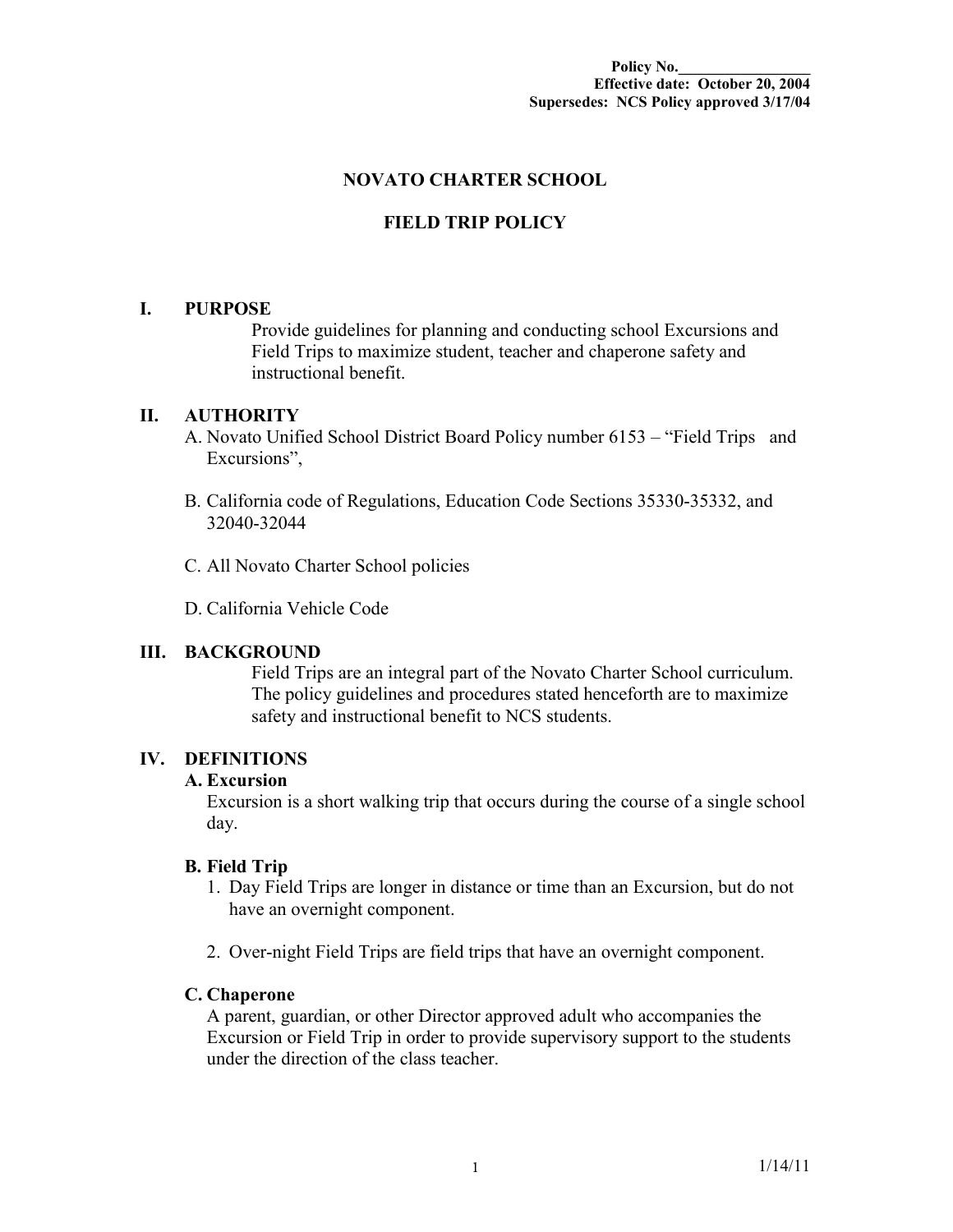#### **D. Water Activities**

Water activities are any activities other than swimming that involve student's interaction with or in a body of water.

#### **E. Swimming**

Swimming is the act of treading or propelling oneself along in water by natural means.

# **V. POLICY**

### **A. General**

- 1. All Field Trips must be planned considering:
	- a. Instructional objectives: Appropriate instruction precedes, continues during, and follows each trip.
	- b. Student safety

### **B. Participation**

- 1. Siblings are not permitted on Field Trips unless they are a student in a participating class or are a director-approved chaperone.
- 2. No student shall be denied the opportunity to take part in an Excursion or Field Trip because of inability to pay for admission fees, meals, lodging, or any other costs.

### **C. Authorization**

- 1. The Director has authority to approve or disapprove all Excursions and Field Trips, their activities, and participants. The Novato Charter Board must approve all Overnight Field Trips and all Field Trips that are 100 miles or more in distance one way from the school.
- 2. A teacher planning an Excursion or Field Trip shall make a request to the Director for approval by submitting a Field Trip Request Form (Attachment A).
	- a. Any request for field trips that require Board approval must be submitted to the Board six (6) weeks prior to the designated departure date.
	- b. Any request for field trips that require Board approval and that will be scheduled to depart within the first six (6) weeks of the commencement of a new school year must be submitted to the Board by May  $1<sup>st</sup>$  of the previous school year.
- 3. If an Excursion or Field Trip is not approved, the NCS Director shall state the reasons in writing on the Field Trip Request Form.
- 4. Written approval of parent or guardian is required for participation of students in all Excursions and Field Trips. A general parental approval form for Excursions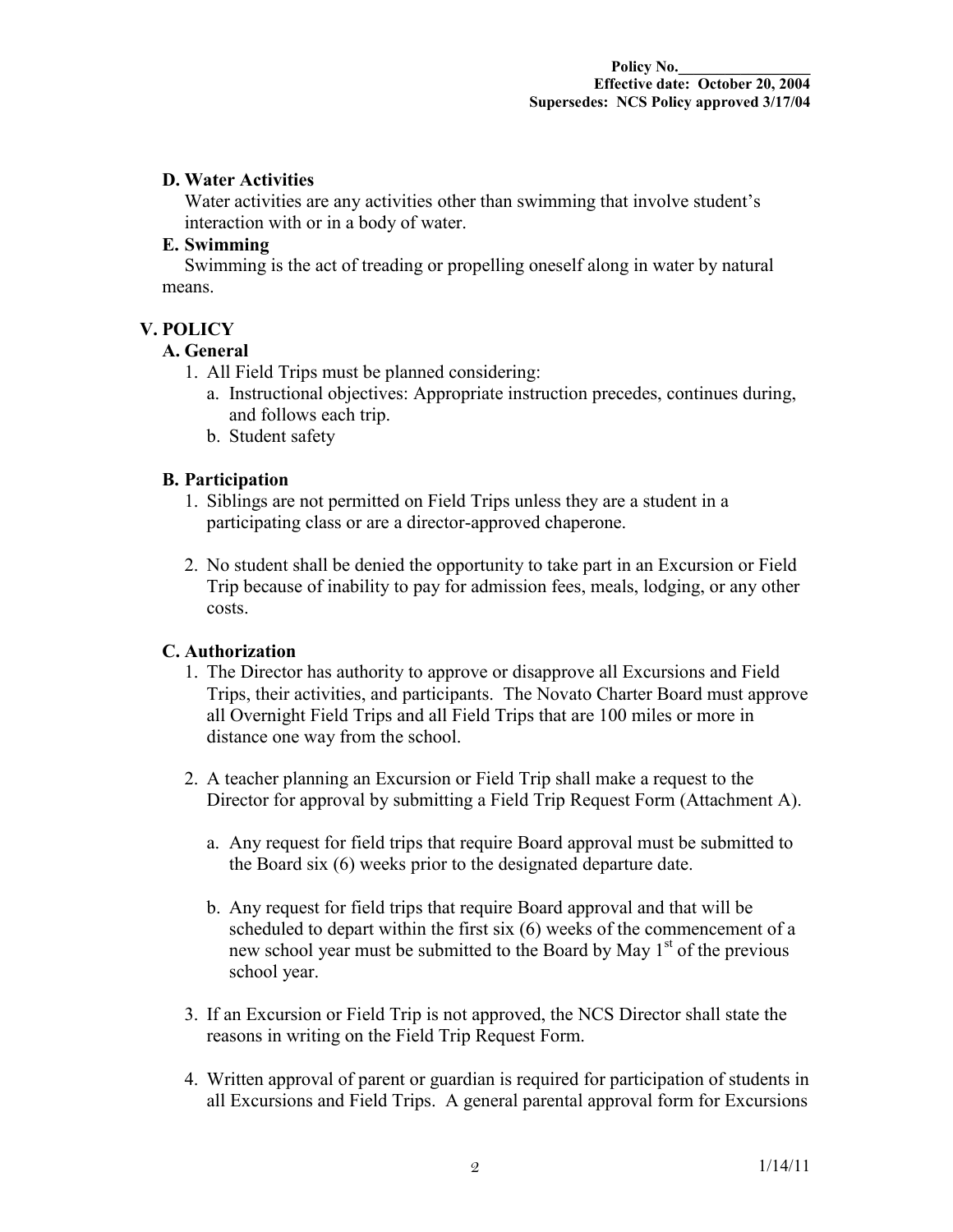may be submitted on an annual basis. (NUSD Parent Permission For Student Participation In Off-Campus School Sponsored Events Form – NUSD # 600348E(S)

### **D. Teachers**

Teachers are accountable to the Director for ensuring that all school polices and all applicable State and local laws are adhered to and enforced on Excursions and Field Trips and that Chaperone behavior is consistent with school campus behavior. Should teachers require assistance from the Director, they shall contact the Director or a designee during the Field Trip.

### **E. Chaperones**

- 1. Chaperones not a parent or guardian shall be 25 years of age or older.
- 2. Chaperones are accountable to the class teacher and Director for their behavior. Behavior that is acceptable on the actual school campus is what is expected of Chaperones on all Excursions and Field Trips.
- 3. Before all Excursions and Field Trips, teachers shall provide all Chaperones that will accompany the students with clear information regarding their responsibilities, including standard and trip specific safety precautions, how to keep groups together, and what to do if an emergency occurs.
- 4. The Director shall approve all Chaperones for Excursions and Field Trips and has discretion to deny participation to any person at any time.
- 5. Chaperones are entitled to occasional breaks from supervision at the direction of the teacher when student safety is not materially compromised.

### **F. Field Trip Transportation**

- 1. In accordance with California Vehicle Code Section 545, any vehicle designed to carry more than 10 persons including the driver is defined as a school bus.
- 2. In accordance with California Vehicle Code Section 12517, (a) No person shall operate a school bus unless that person has in his or her immediate possession a valid driver's license for the appropriate class of vehicle to be driven endorsed for passenger transportation. When transporting one or more pupils at or below the 12th-grade level to or from a public or private school or to or from public or private school activities, the person shall also have in his or her immediate possession a certificate issued by the department to permit the operation of school buses.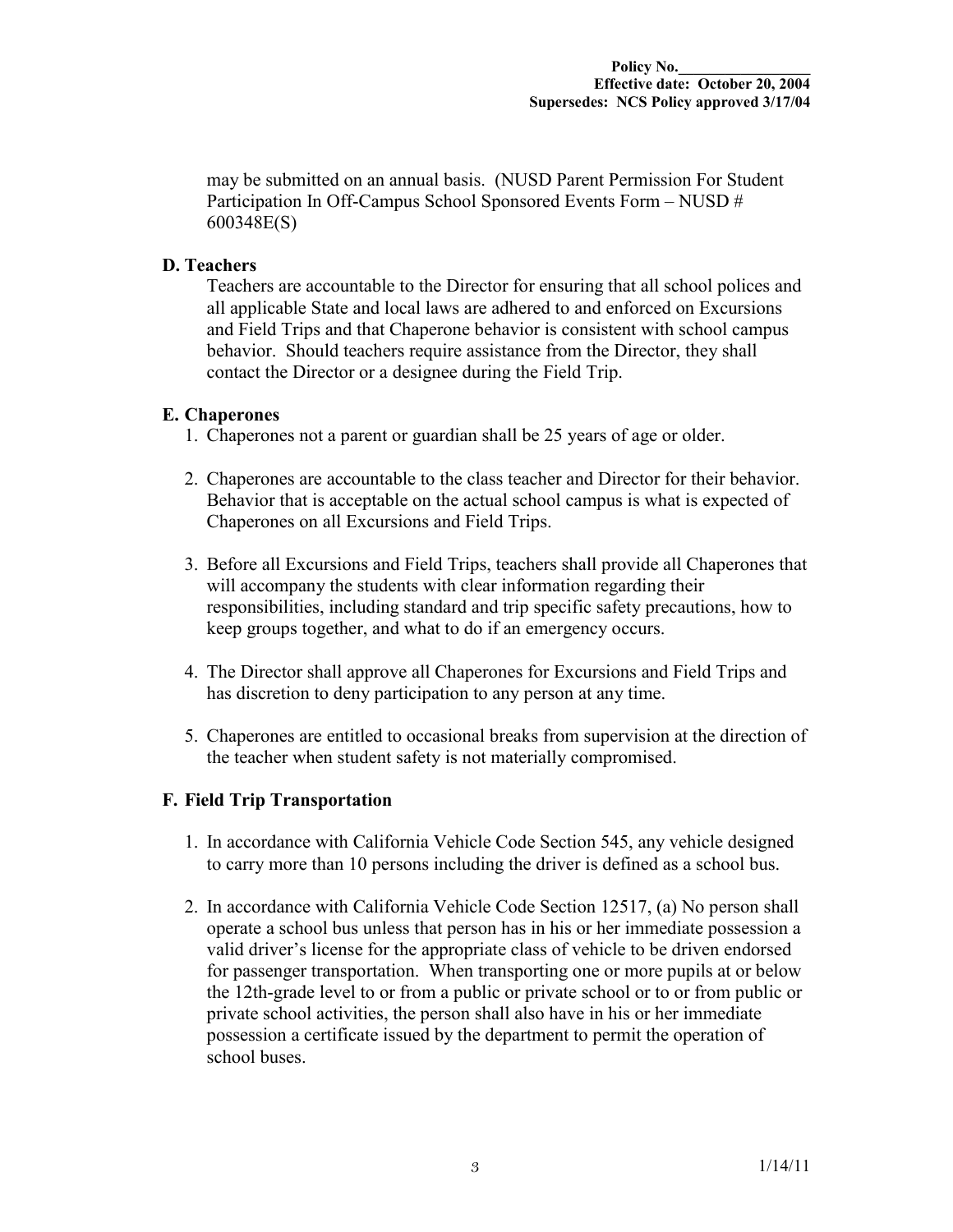- 3. Any out-of-State drivers used for Field Trip transportation in a state other than California shall have licensure and certification qualifying them to transport school children in a school bus, student activity bus, or certified tour bus.
- 4. Upon recommendation of the NHTSA (National Highway Traffic Safety Administration.):
	- a. 15-passenger vans shall transport no more than 10 people including the driver.
	- b. Vans designed for 10 or more occupants and Sport Utility Vehicles shall not utilize top carriers for transport of field trip luggage/equipment.
	- c. No vehicle shall load to such a capacity that safety is compromised.
- 5. Privately owned vehicles may be used to transport students in grades K-8 on Field Trips with prior approval of the NCS Director.
	- a. Vehicles must be driven by adult licensed drivers who have appropriate insurance and have completed all driver forms prior to the date of the Field Trip.
		- 1. Before students may be transported in any private vehicle, the driver of each vehicle must complete and sign Novato Unified School District Driver Information Employees and Volunteers Form (NUSD#600130 – Annex I) and submit all necessary documentation required by the above referenced form.
		- 2. The form and documentation must be submitted to the NCS office for approval.
	- b. The NCS Director will evaluate and sign the vehicle forms indicating approval of all Field Trip drivers. The school Director or designee shall deny the opportunity to transport students to any person who does not meet all requirements.
	- c. Driver approval expires June 30 and must be renewed each school year.
	- d. The number of passengers, including the driver, shall not exceed the capacity for which the vehicle was designed.
	- e. All drivers and passengers shall secure themselves in the vehicle in accordance with the law.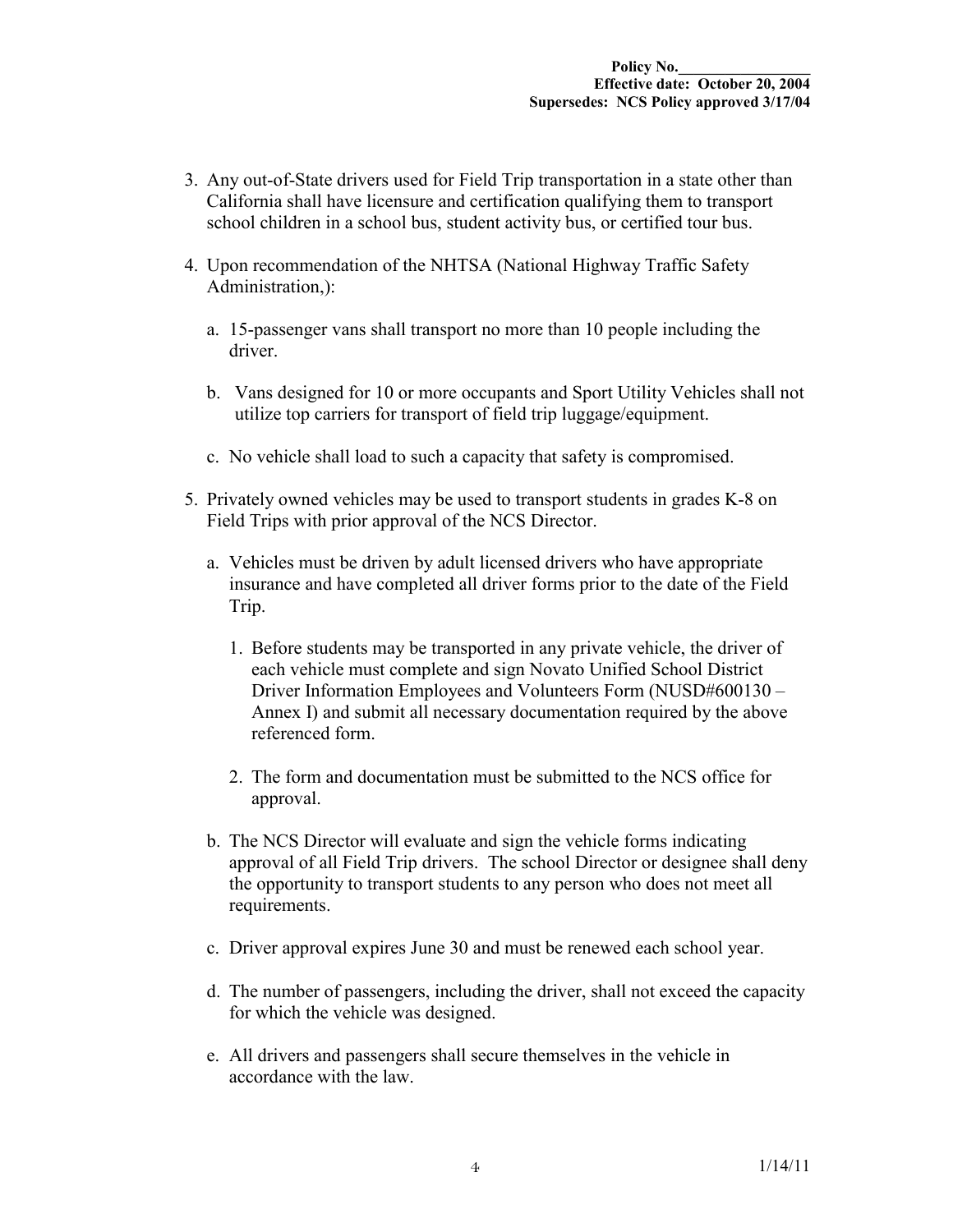- f. Prior to departure on all Field Trips, specific written permission of the student's parent or guardian must be provided in order for a student to ride in an owner-driven vehicle, a school bus, or a SPAB (School Pupil Activity Bus) certified tour bus.
- g. Prior to departure, drivers will be instructed as follows:
	- 1. The teacher will provide a detailed map with the route and planned stops to all drivers. The driver will follow these directions except for emergencies or unplanned teacher approved stops (e.g., to purchase gas or allow participants to use the restroom).
	- 2. To caravan with the other drivers during the entire trip and, in accordance with California State Vehicle Code, all vehicles in caravans must proceed with headlights turned on.
	- 3. To designate the form of communication between cars to use in route.
	- 4. Only participating students, teachers, and other Director-approved Field Trip participants may ride in private Field Trip vehicles.
	- 5. The driver of the student must carry copies of each student's emergency card and permission slip.

### G. **Safety**

- 1. Supervision
	- a. Teachers or other designated personnel shall accompany students on all Excursions and Field Trips and shall assume responsibility for their proper conduct. Students and adults on approved Field Trips are subject to school rules, regulations and policies.
	- b. Before Overnight Field Trips, the class teacher, director or designee must hold a mandatory attendance meeting for staff, parents/guardians and students to discuss safety and the importance of safety-related rules and issues for the trip including local wilderness hazards pertinent to the destination.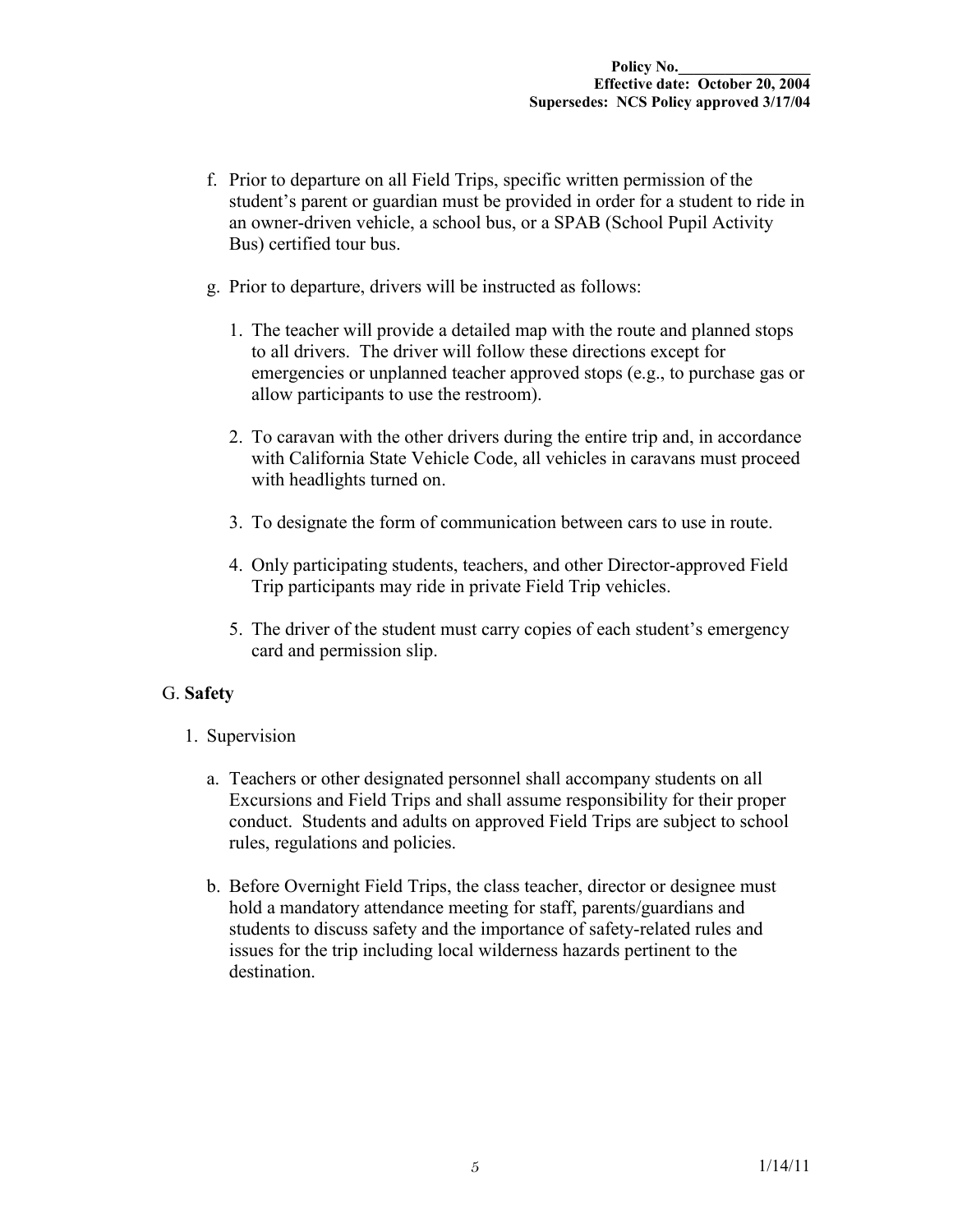- c. All Excursions and Field Trips will have provisions made for proper supervision. (See Attachment B – Student/Chaperone Ratio Summary.) The Director and class teacher will ensure that there is adequate adult-to-student ratio to maximize student safety. Standard minimum ratios are as follows:
	- 1. Supervision for an Excursion with a Kindergarten through  $2<sup>nd</sup>$  grade class must include at least two (2) Chaperones in addition to a teacher, for a total of three (3) supervising adults.
	- 2. Supervision for an Excursion with a  $3<sup>rd</sup>$ ,  $4<sup>th</sup>$ , or  $5<sup>th</sup>$  grade class must include at least one (1) Chaperone in addition to a teacher, for a total of two (2) supervising adults.
	- 3. Excursions with  $6<sup>th</sup>$ ,  $7<sup>th</sup>$ , and  $8<sup>th</sup>$  grade do not require a chaperone provided the teacher carries a cell phone.
	- 4. Supervision for Day Field Trips in grades K-5 must include one (1) Chaperone for every eight (8) students including the class teacher.
	- 5. Supervision for Day Field Trips in grades  $6-8^{th}$  must include one (1) Chaperone for every ten (10) students including the class teacher.
	- 6. Supervision ratio for Overnight Field Trips is one (1) adult per five (5) students including the class teacher.
	- 7. The Director has the discretion to change minimum ratios depending on class makeup and the demands of the trip.
		- d. Each student shall be assigned to a teacher or Chaperone at all times. The Chaperone shall be responsible for the continuous supervision of these students' activities and at all hours for the duration of the assignment. Students shall not be left unsupervised for any reason.
		- e. The teacher is in charge of supervision assignments and changes as necessary throughout Excursions and Field Trips.
		- f. If a student's behavior is such that it endangers the group, the teacher can request at any time that the parent/guardian immediately take the child home.
		- g. The NCS Director may exclude from any Excursion or Field Trip any student whose presence would pose a safety or disciplinary risk.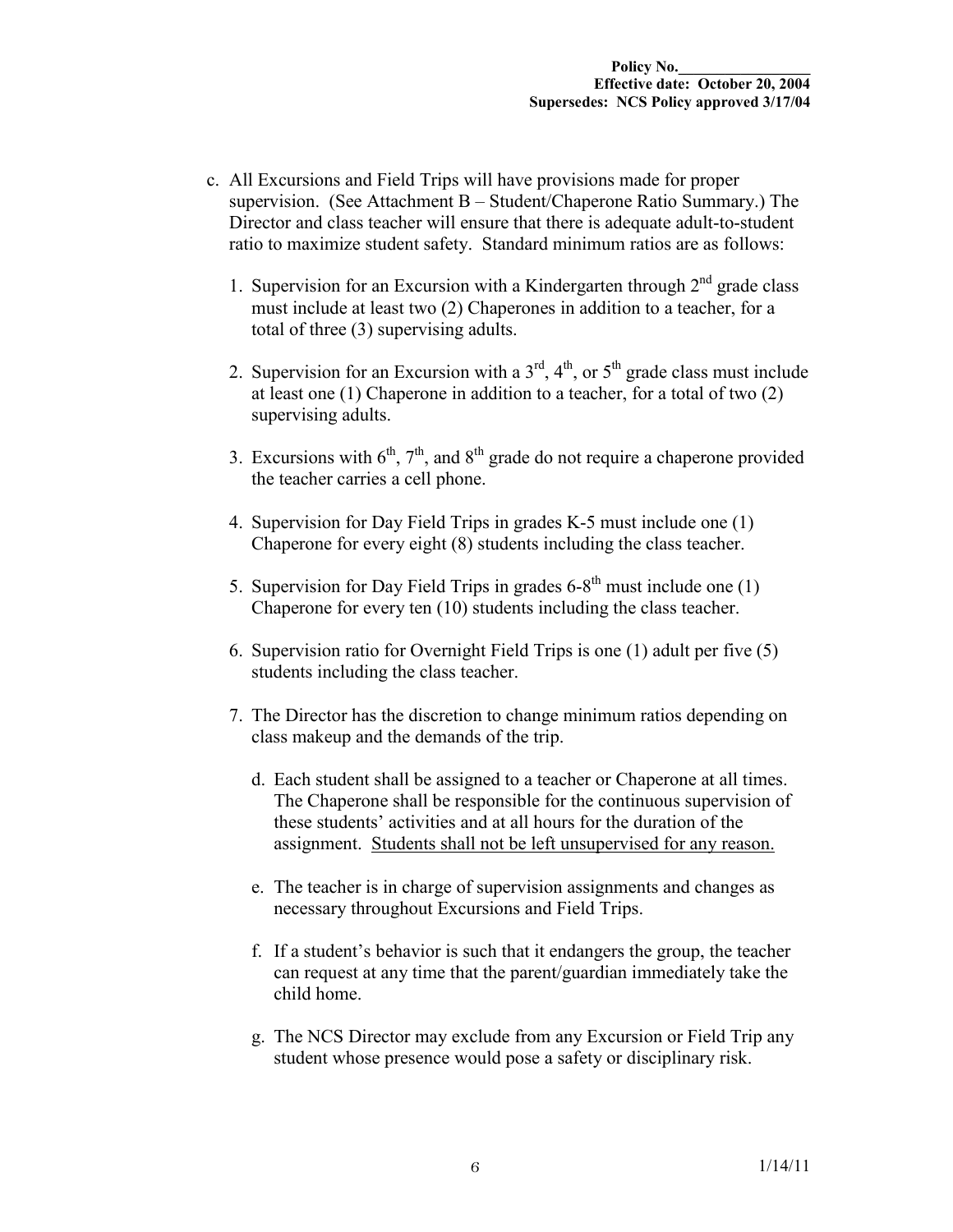- h. As per California State regulation, written permission from both the parent and the prescribing physician is required to administer student medication on Field Trips. (See NUSD for #600135E/S NUSD Authorization to Administer Medication/Treatment.)
- I. Appropriate educational experience and supervision shall be supplied for any student whose parent(s)/guardian(s) does/do not wish them to participate in a Field Trip (e.g. assigned independent study, or in-class assignment with another class).
- j. Charter school staff and Chaperones shall not consume alcoholic beverages, use controlled substances or tobacco while accompanying or supervising students on an Excursion or Field Trip.
- k. Chaperones will be asked prior to departure to inform the Director of any medication being used that could impair their ability to perform their driving or Chaperone duties in a prudent and safe manner.
- l. In the case of a missing child, California Ed. Code 49370 requires that specified persons, including school teachers, school administrators, and etc. report missing children to a law enforcement agency in a timely manner, in order to provide those children a necessary level of protection when they are at serious risk.
- 2. First Aid Kits reference Ed. Code 32040 &32041
	- a. The Charter school shall provide a first aid kit(s) whenever students are taken on Excursions or Field Trips. (See Attachment C – First Aid Kits for contents and Kit to student ratio).
	- b. The teacher, instructor agent, or employee shall have the first aid kit in his/her possession, or immediately available, while conducting an Excursion or Field Trip.
- 3. Poisonous Snakes reference Ed. Code 32043 & 32044
	- a. Whenever Field Trips are conducted in areas commonly known to be infested by poisonous snakes, the following requirements shall be met:
		- 1. The first aid kit taken on the Field Trip shall contain medically accepted first aid and remedies.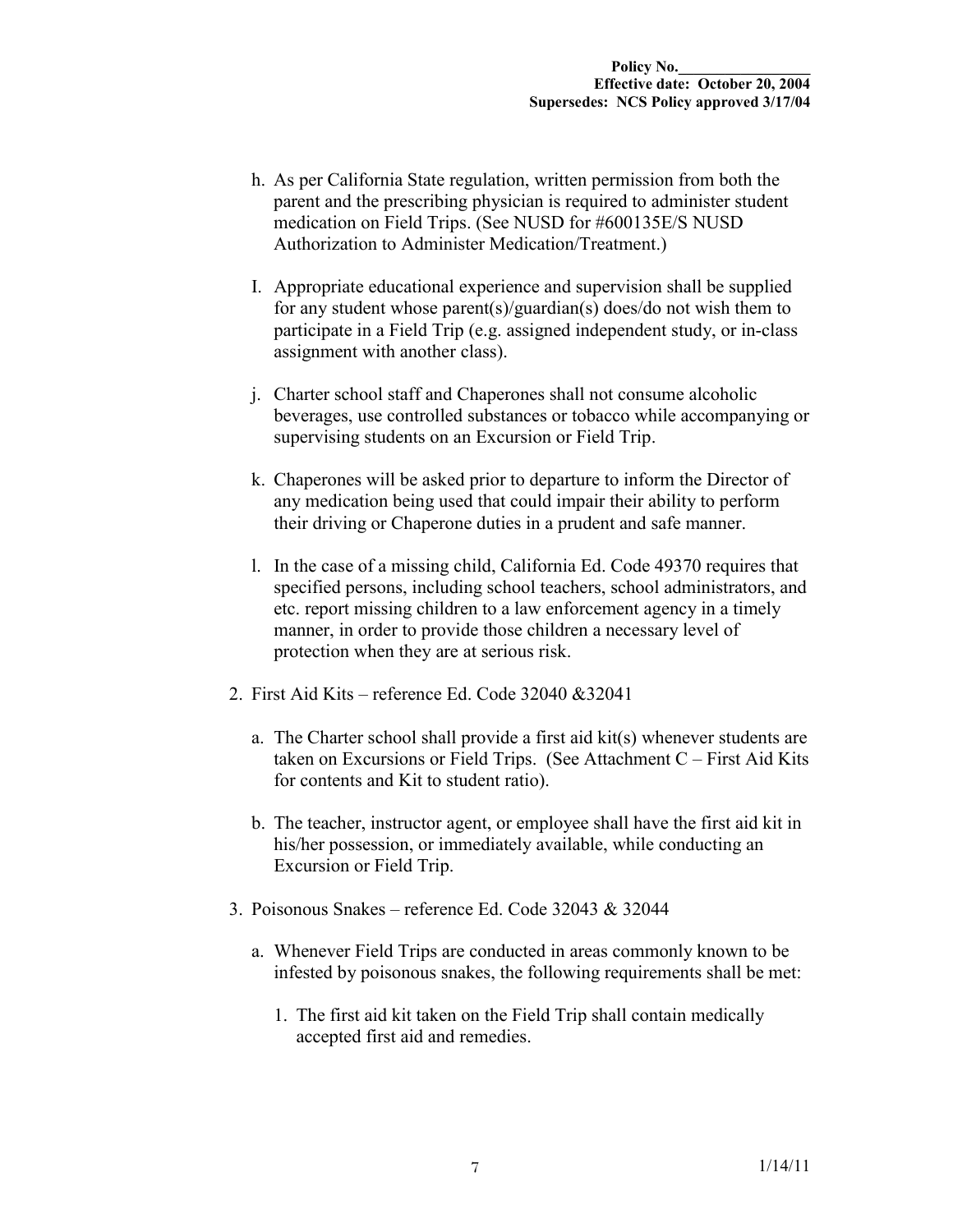- 2. A teacher, employee, or agent of the school (parent Chaperone) must have completed a course in first aid, certified by the American Red Cross, which emphasizes the treatment of snakebites.
- b. See Attachment D for assessment of wilderness hazards in different regions.
- 4. Water Activities/Swimming
	- a. Participation in water activities shall be allowed on trips when planned and approved in advance by the NCS Director.
	- b. Parents/guardians must provide written permission for their student to attend/participate in water/swimming activities. See Attachment E – Water Activity/Swimming Permission Form.
	- c. School sponsored swim parties at private residences are prohibited.
	- d. Swimming will be allowed in commercial swimming facilities with prior director approval. The swimming facilities or field trip sponsor must provide a certificate of insurance, designating the Novato Charter School as an additional insured, for not less than \$1,000,000 in liability coverage.
	- e. Lifeguards must be designated and on active duty for all swimming activities. Lifeguards must be Red Cross certified or equivalent.
	- f. U.S. Coast Guard approved personal flotation devices, properly fitted and secured, must be worn at all times while participating in any boating/rafting activities

### 5. Bicycles

a. Students, faculty and chaperones will wear bicycle helmet at all times while riding a bicycle on an Excursion or Field Trip. Parents/guardians will be instructed via Bicycle Safety flyer to ensure proper fit of their child's helmet prior to excursion or field trip. (See Attachment F Proper Fit and Usage of Bicycle Helmets.)